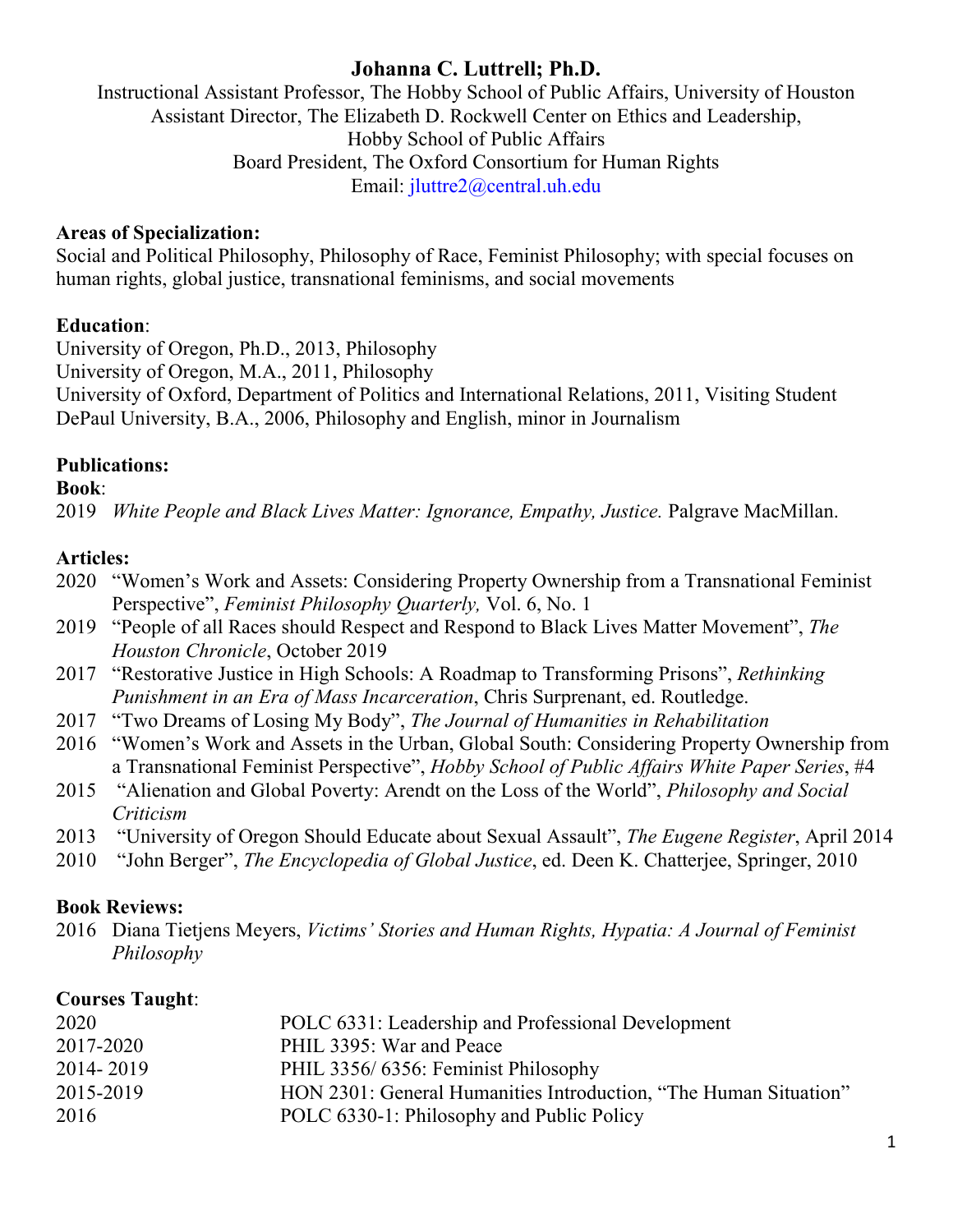| 2016, 2020 | PHIL 3355: Political Philosophy   |
|------------|-----------------------------------|
| 2014       | PHIL 3395: Ideas of Justice       |
| 2013; 2015 | PHIL 1305: Introduction to Ethics |
| 2012       | PHIL 302: Global Justice          |
| 2010       | PHIL 322: Philosophy of the Arts  |
| 2009       | PHIL 332: Philosophy of Film      |

#### **Work Experience:**

#### 2013-2020 **The Hobby School of Public Affairs**

University of Houston, Houston, TX

*Instructional Assistant Professor, Visiting Scholar, and Post-Doctoral Fellow in Political Philosophy*; Program and event organizing for Ethics Center, mentoring, grant research and development, serving on job search committees, curriculum development for undergraduate program and for master's program in public policy, teaching classes in Feminist Philosophy, Ethics, and Political Philosophy with the Department of Philosophy, teaching graduate classes in Feminist Philosophy and Philosophy and Public Policy

#### 2015-2020 **The Honors College**

University of Houston, Houston TX *Instructor, The Human Situation*; Lecturing large introductory classes of over 300 students, teaching writing in intensive writing workshops, holding discussion sections

#### 2012-2013 **The Savage Endowment for International Relations and Peace**

Department of International Affairs, University of Oregon, Eugene, OR *Graduate Teaching Fellow;* Organized seminar on 'Humanitarian Action, Human Rights, and Peacemaking in Violent Conflict', at the University of Oxford, budget and curriculum planning, donor development, teaching, and post-event evaluation; Planned for the future of Restorative Justice Studies for the University of Oregon's School of Law*;* Organized workshops inside the Oregon Penitentiary system, in conjunction with the Inside/Out National Prison Exchange Program

#### 2011 **Center for Ethics, Law, and Armed Conflict (ELAC)**

Department of Politics and International Relations, University of Oxford, Oxford, UK *Special Assistant to Dr. Cheyney Ryan, Senior Research Fellow, Merton College;*  Organized seminar on international human rights

#### 2010- 2012 **Conflict and Dispute Resolution Program**

University of Oregon School of Law, Eugene, OR *Organizer and Instructor;* Organized anti-death penalty activist and writer Sister Helen Prejean's visits to the University of Oregon and the Eugene and Portland communities as part of a three-year prison activism initiative around issues of justice and the death penalty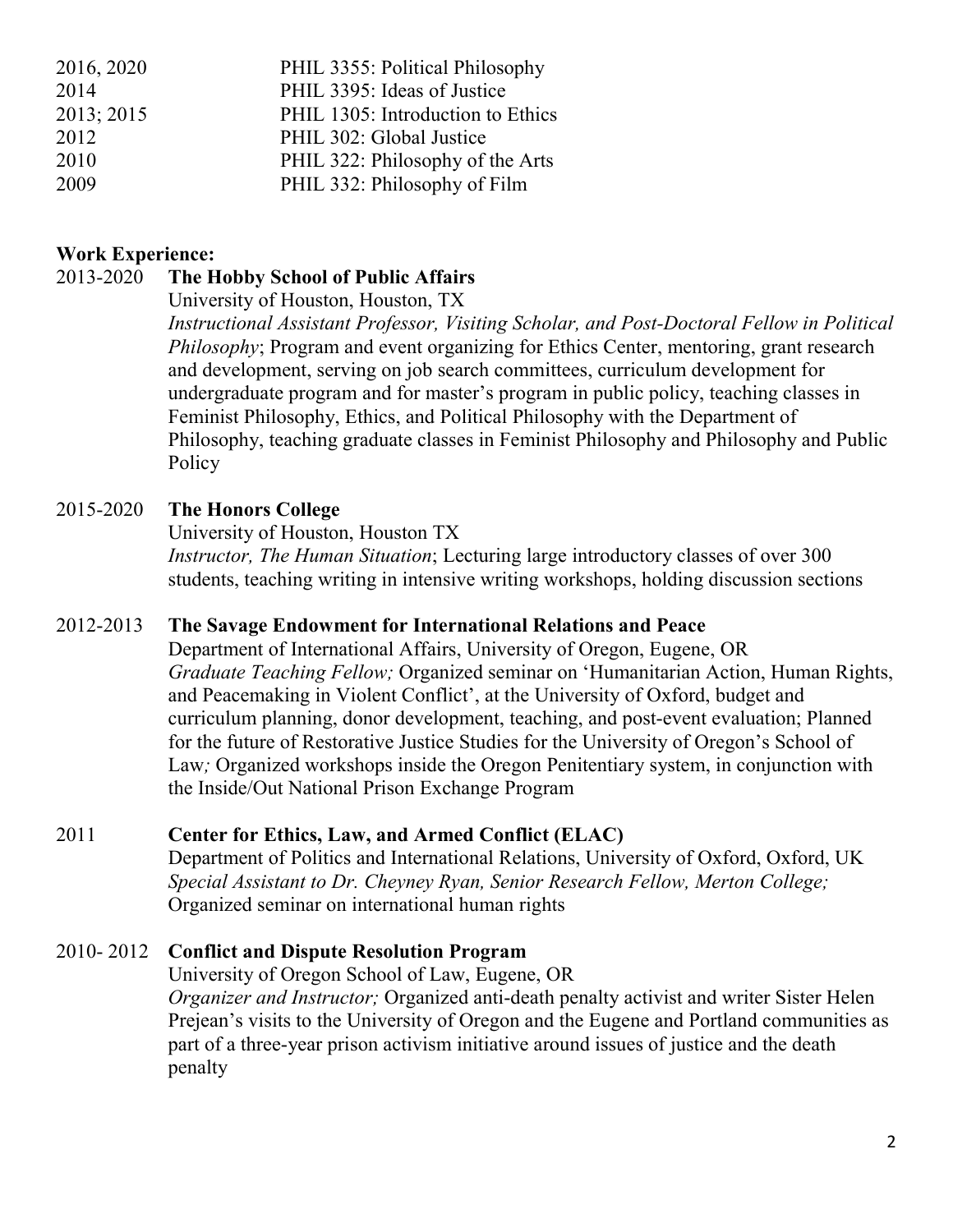## 2007-2013 **Department of Philosophy** and **Department of Women and Gender Studies**,

University of Oregon, Eugene, OR *Instructor and Graduate Teaching Fellow;* Taught and designed classes: Led regular discussion sections

### 2006-2007 **Rostro de Cristo Foundation**,

Duran, Ecuador

*Volunteer;* Collaborated with local women's collective, doing activism work on family planning and domestic violence awareness in churches and schools*;* Taught high school and middle school English, Literature, and Poetry*;* Lead university groups on retreats centered around issues of world poverty, health, urban development, and globalization

#### **Academic Awards and Honors**:

- 2020 "Best Team Lecture", The Human Situation 'Great Books' Course, University of Houston Honors College
- 2018 "Best Team Lecture", The Human Situation 'Great Books' Course, University of Houston Honors College
- 2016 One of eight professors nominated for the university-wide Ross M. Lence Excellence in Teaching award
- 2015 Attended the Mentorship Institute for Pre-Tenure Women in Philosophy, University of Massachusetts, Amherst
- 2013 Entrance into the National Endowment for the Humanities' Summer Seminar on "Development Ethics: "Questions, Challenges, and Responsibilities", Michigan State University
- 2012 Stern Scholars Fellowship, University of Oregon
- 2011 Dissertation Fellowship, Wayne Morse Center for Law and Politics Visiting Position at University of Oxford, Department of Politics and International Relations
- 2010 Fellowship, Oregon University System- Sasakawa Young Leaders Fellowship Fund
- 2006 Philosophy Undergraduate Major of the Year, DePaul University Philosophy Department Highest Honors, DePaul University Honors College Degree

### **Selected Presentations**:

- 2021: "Black Lives and White Minds: On Empathy", The Oxford Consortium for Human Rights, Seminar on "Religious Freedom and Minority Rights: The Global Impact of Black Lives Matter".
- 2019: "White People and Black Lives Matter", Faculty Speaker Series, The Ethics Center, University of Houston
- 2019: "How White People Refuse to Understand Black Mourning: On White Responses to Black Lives Matter", Human Rights Speaker Series, Concordia University, Montreal, Quebec, Canada
- 2018: "Empathy and Racial Justice: Redefining Impartiality in Response to Social Movements". Philosophy Department Speaker Series, McGill University, Quebec, Canada
- 2017 "How White People Refuse to Understand Black Grief", The California Roundtable on the Philosophy of Race, Emory University, Atlanta, GA
- 2016 "Restorative Justice in High Schools: A Roadmap to Transforming Prisons", The Tocqueville Project, University of New Orleans, New Orleans, LA
- 2016 "Restorative Justice", The Eastern Society for Women in Philosophy Annual Conference, University of Houston, Houston, TX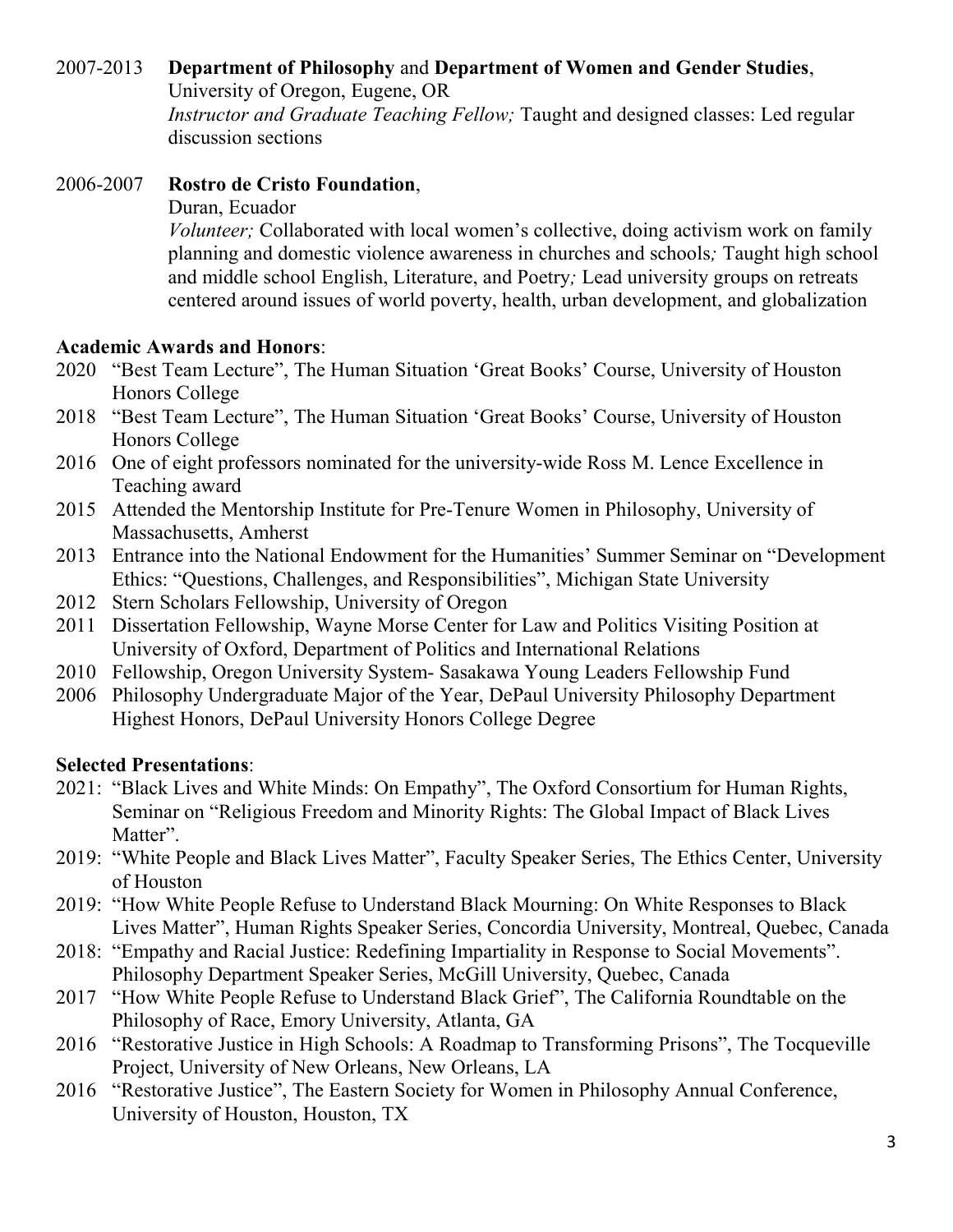- 2015 "Resources for integrating the #blacklivesmatter Movement into Philosophy Classes, Eastern Society for Women in Philosophy Annual Conference, Little Rock, AR
- 2015 "Empathy and Racial Justice", The Oxford Consortium for Human Rights faculty workshop, Oxford, UK
- 2015 "Urban Violence around the World", The Oxford Consortium for Human Rights workshop, Oxford, UK
- 2015 "Iraq: Military Intervention and Human Rights", special panel, University of Houston Honors College, Houston, TX
- 2014 "Women's Work and Assets in the Urban, Global South", The Midwestern Society for Women in Philosophy, Des Moines, IA
- 2014 "Women's Work in the Slums of the Global South", The United Nations Center for International Education, New York, NY
- 2013 "Teaching Human Rights", The Carnegie Council for Ethics in International Affairs, New York City, NY
- 2013 "Women, Dignity, and Global Slums", special presentation for the National Endowment for the Humanities' summer seminar in "Development Ethics", East Lansing, MI
- 2013 Response to John Kaag's "The Moral Hazards of Drones: Ethics of Armchair Soldiers", University of Oregon Department of Philosophy Colloquia, Eugene, OR
- 2012 "Women's Dignity and the Capabilities Approach", Special Symposium on Gender Equity and Capitalism, Wayne Morse Center, Eugene, OR

# **Service**:

## **Academic Journals**

- 2020 Reviewer for *The Southern Journal of Philosophy*
- 2016-2020 Reviewer for *Hypatia: A Journal of Feminist Philosophy*
- 2014 Reviewer for *Journal of the American Philosophical Association*
- 2013 Reviewer for *Philosophy and Social Criticism*
- 2012 Reviewer for *Gender, Work. and Organization*, and *PhaenEx: Journal of Existential and Phenomenological Theory and Culture*

# **The Oxford Consortium for Human Rights Education**

2013-2020 *Board President*; Spearheaded and helped organize a series of week-long, intensive seminars for undergraduate, graduate, and law students in areas of international humanitarian aid, urban development, and human rights

# **Working Group on Race and Racial Justice, The Hobby School of Public Affairs**

2020 *Lead*; Convened after the large-scale protests of 2020 following the death of George Floyd, directed a working group on a number of new initiatives for the school, including diversity hiring, pedagogy workshops, podcasts on anti-racist community organizing, and a future city-wide restorative justice circle

# **Mellon Research Scholars Program**

2017-2020 *Mentor;* oversaw research projects in program for underrepresented students to prepare for graduate school

# **Eastern Society for Women in Philosophy**